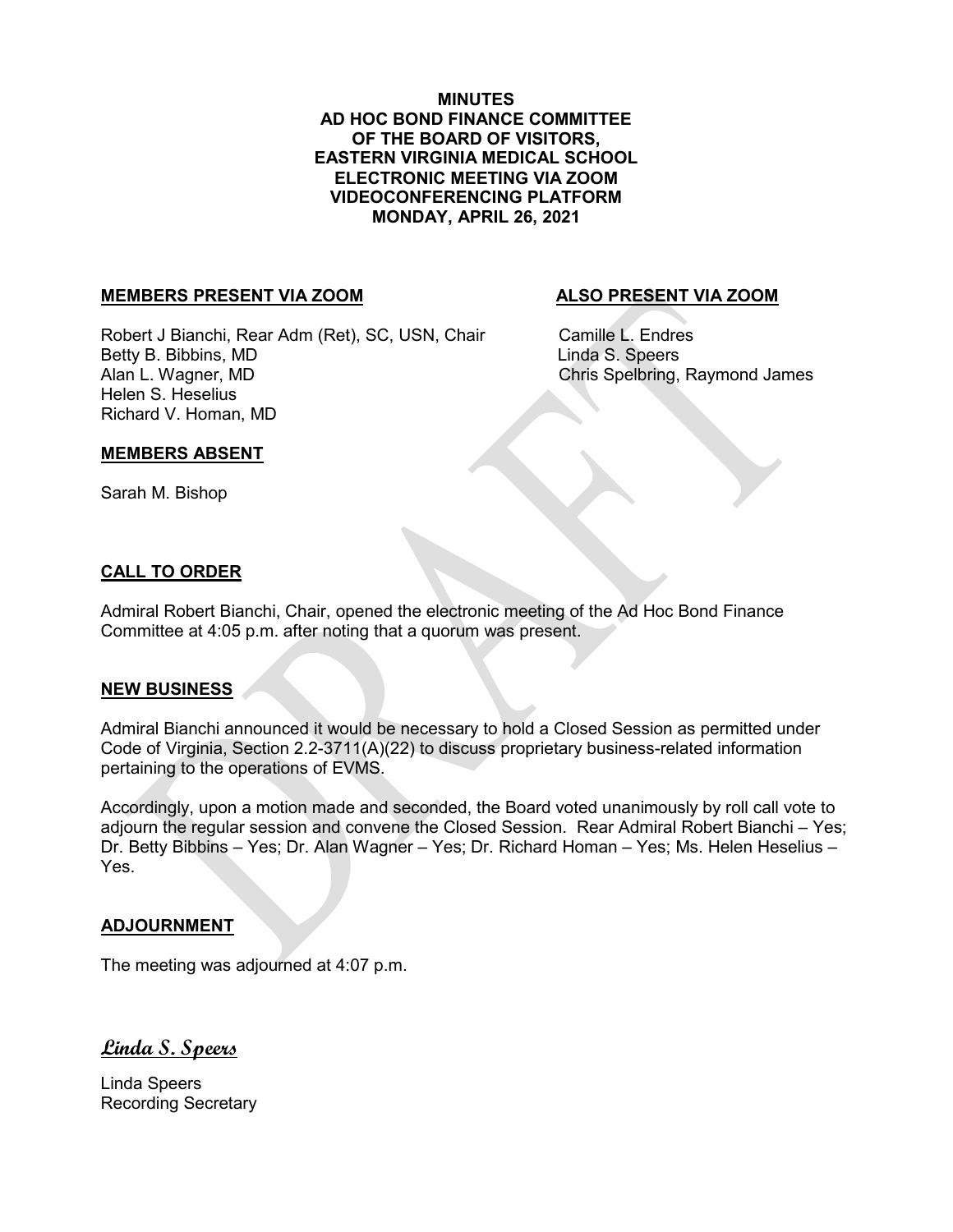**MINUTES AD HOC BOND FINANCE COMMITTEE OF THE BOARD OF VISITORS, EASTERN VIRGINIA MEDICAL SCHOOL CLOSED SESSION ELECTRONIC MEETING VIA ZOOM VIDEOCONFERENCING PLATFORM MONDAY, APRIL 26, 2021**

# **MEMBERS PRESENT VIA ZOOM ALSO PRESENT VIA ZOOM**

Robert J Bianchi, Rear Adm (Ret), SC, USN, Chair Camille L. Endres Betty B. Bibbins, MD<br>Alan L. Wagner, MD<br>Alan L. Wagner, MD Helen S. Heselius Richard V. Homan, MD

Chris Spelbring, Raymond James

# **MEMBERS ABSENT**

Sarah M. Bishop

Admiral Robert Bianchi, Chair, opened the Closed Session at 4:07 p.m. This Closed Session, permitted under Code of Virginia 2.2-3711 (A)(22), was convened in order for the Committee to discuss proprietary business-related information pertaining to the operations of EVMS.

The Closed Session adjourned at 5:11 p.m.

**Linda S. Speers**

Linda Speers Recording Secretary